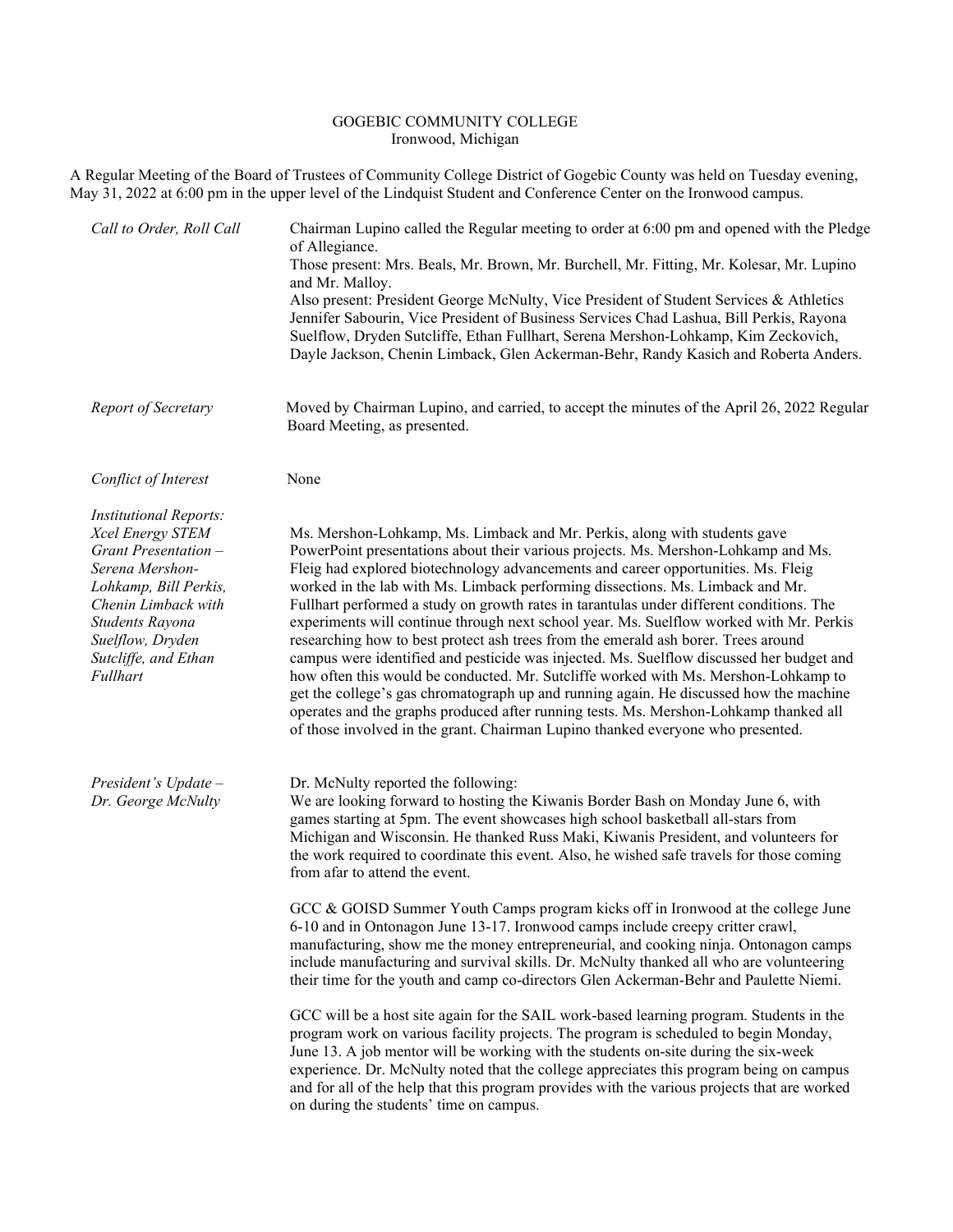|                                              | Dr. McNulty wished Vice President David Darrow, and team well as they participate in<br>the UP-State golfing finals in Harris, MI. Mr. Darrow helps the squad as a coach for the<br>Ironwood High School Golf Team.                                                                                                                                                                                                                                                                                                                                                                                                                                                                                                     |
|----------------------------------------------|-------------------------------------------------------------------------------------------------------------------------------------------------------------------------------------------------------------------------------------------------------------------------------------------------------------------------------------------------------------------------------------------------------------------------------------------------------------------------------------------------------------------------------------------------------------------------------------------------------------------------------------------------------------------------------------------------------------------------|
| <b>Public Comment on</b><br>Agenda & Reports | None                                                                                                                                                                                                                                                                                                                                                                                                                                                                                                                                                                                                                                                                                                                    |
| $New Business -$<br><b>Financial Reports</b> | Mr. Chad Lashua, Vice President of Business Services, presented the April 2022 financial<br>statements.                                                                                                                                                                                                                                                                                                                                                                                                                                                                                                                                                                                                                 |
|                                              | The General Fund Revenue and Expense Summary shows the college budget for fiscal year<br>2021-2022 and the activity through April 30, 2022. The revenues and expenditures are in-line<br>with the budget and comparable to the previous fiscal year. The spring semester tuition and<br>fees have been posted in both the current year and previous fiscal year. Revenues are at 79%<br>of the budget, while expenditures are at 80% of the budget in the current year with a net<br>revenue of $$78,447$ .                                                                                                                                                                                                             |
|                                              | The Balance Sheet shows assets and liabilities incurred through April 30, 2022. The accounts<br>receivable – state aid is recorded in both the current and previous year and is comparable. The<br>Accounts Receivable Tuition and Other balance is showing a high balance in the current year.<br>The cumulative fund balance will continue to decrease over the remaining months of the fiscal<br>year as expenditures and revenues balance out. The financials present a healthy position at<br>the end of April 2022.                                                                                                                                                                                               |
|                                              | The Statement of Changes in Fund Balance shows the cumulative revenues and expenditures<br>through April 30, 2022. The General Fund is recording a healthy fund balance. The fund<br>balance in the Restricted Fund will increase by year end as the revenues are drawdown to<br>match the expenditures. The auxiliary funds are recording positive fund balances for the<br>current year with Mt Zion ski hill as the exception. Reminder that the Bookstore/Samsons<br>Canteen and Campus Suites had lost revenue recorded in the previous year that carried<br>forward in their beginning fund balance amounts. The Snack Bar remains an inactive fund as<br>it has consolidated with the Bookstore/Samsons Canteen. |
|                                              | Included is a summary of COVID funding for the college. This report shows the COVID<br>funding by category and line item through April 30, 2022. The columns compare the initial<br>authorization to the amount expensed under each category for each of the three fiscal years so<br>far affected by COVID. The total expense from the three years is compared to the total<br>authorization to show the remaining balance. All student funds have been expensed through<br>the end of February 2022. There has been an automatic extension until June 30, 2023 for<br>HEERF funds, with both the student and institutional portions.                                                                                  |
|                                              | Mrs. Beals asked what projects were being paid for with HEERF funds. Mr. Lashua<br>mentioned Zoom projects and the HVAC improvement project in Ironwood and Houghton.<br>Chairman Lupino reminded everyone there will be a budget workshop on June 30 and at that<br>time we can discuss various scenarios and different opportunities.                                                                                                                                                                                                                                                                                                                                                                                 |
|                                              | Motion made by Mr. Brown, seconded by Mr. Burchell, and carried, to accept the April 2022<br>financial statements and place them on file, as presented.                                                                                                                                                                                                                                                                                                                                                                                                                                                                                                                                                                 |
| New Business - Consent<br>Agenda Items -     | Mr. Lashua stated that the materials provided in the board packet detailed the updated list of<br>new and existing institutional and course fees for the 2022-2023 academic year. Any changes                                                                                                                                                                                                                                                                                                                                                                                                                                                                                                                           |

*Institutional and Course Fees for 2022-2023*

in course fees primarily reflect increased costs of materials for additional materials added from the prior year. Institutional fees will remain the same.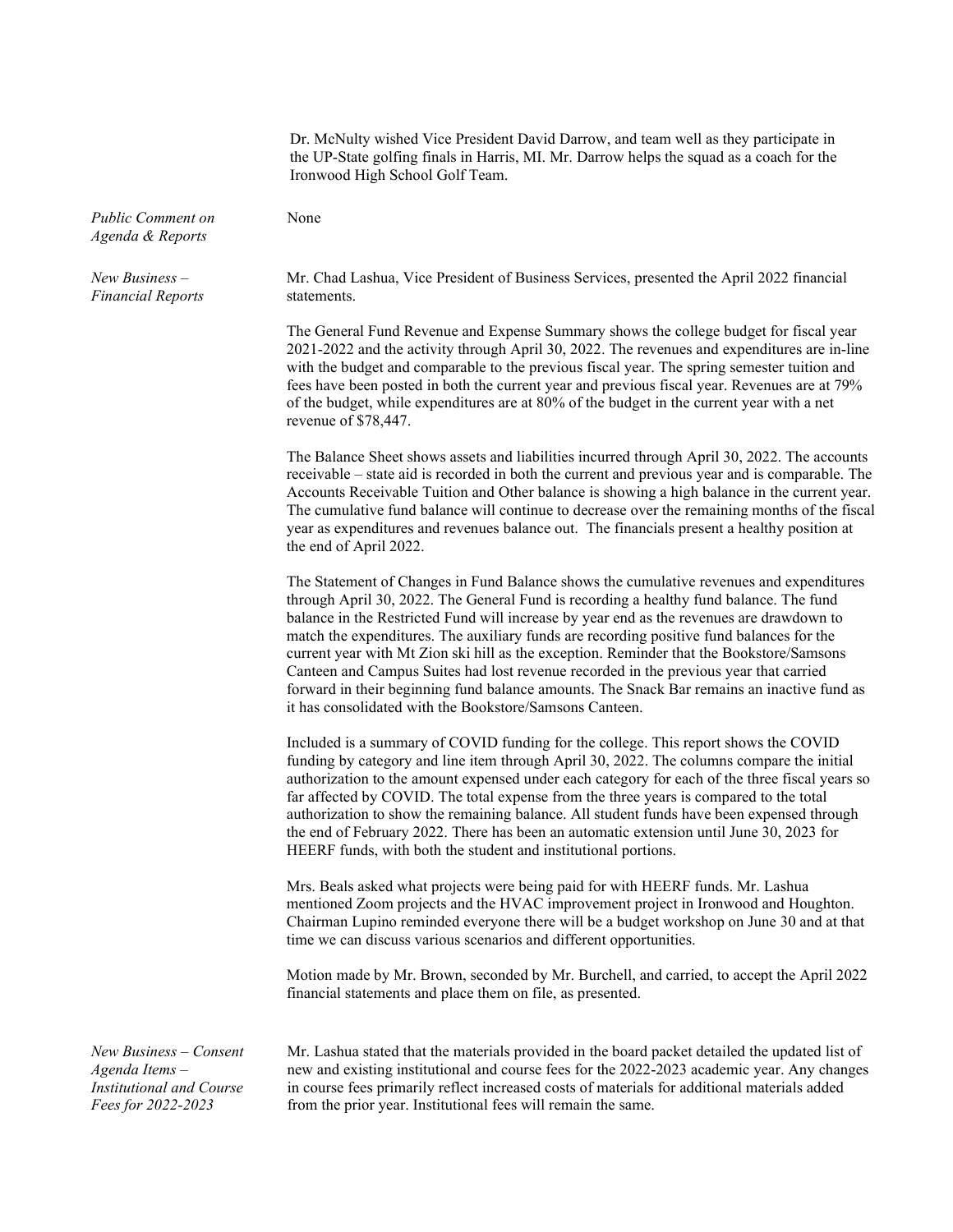*New Business – Consent Agenda Items – Summer 2022 Distance Delivery Adjunct List*

*New Business – Personnel Items – Faculty Reappointments for 2022-2023*

*New Business – Personnel Items – Non-Affiliated Staff Resignation – Financial Aid Counselor*

*New Business – Non-Affiliated Staff Appointment – Director of Human Resources*

Motion made by Mr. Kolesar, seconded by Mr. Brown, and carried, to approve the fees for 2022-2023, as presented.

Dr. McNulty stated that the adjunct faculty presented would be instructing via distance delivery for summer 2022. Mr. Kolesar asked how many students are attending summer school. Ms. Zeckovich stated that as of mid-May there were 105 students for 510 credit hours, and they are all on-line. Numbers are trending upward.

Motion made by Mr. Malloy, seconded by Mrs. Beals, and carried, to approve the Summer 2022 Distance Delivery Adjunct List, as presented.

Dr. McNulty stated that the persons presented in the board packet are being recommended for faculty re-appointments for 2022-2023. These include continuing contract faculty members recommended for full-time appointments, probationary contract faculty members recommended for full-time appointments, and one probationary contract faculty recommended for part-time appointment.

Motion made by Mr. Malloy, seconded by Mr. Fitting, and carried to approve the Faculty Reappointments for 2022-2023, as presented.

Dr. McNulty reported that the College is in receipt of the resignation of Ms. Debbie Janczak, Financial Aid Counselor. She applied for the Director of Human Resources position and will be recommended for the role. Ms. Janczak will transition to this role upon the hiring of a new Financial Aid Counselor.

Dr. McNulty mentioned that we are currently contracting with our previous financial aid director and other options like outsourcing director duties are being explored as we continue to search for the open financial aid director position. Mrs. Beals asked if other colleges are having problems filling this position and Dr. McNulty replied yes. Mrs. Beals recognized that we are managing in the short term but wondered if someone in higher education is looking into a solution since there is clearly a problem. Dr. McNulty explained that he has discussed the idea with other MCCA presidents regarding a consortium approach that could include a director overseeing a cluster of colleges in the future. Job sharing is a possibility, but this requires a different kind of thinking. Mr. Fitting replied he thought that was a good idea. Chairman Lupino asked if by taking this action (of accepting the resignation), would our financial aid needs be met. Dr. McNulty replied that a new financial aid counselor would be hired prior to Ms. Janczak's transition to the HR role and that she would be available to train the new person. With this transition staffing would remain status quo.

Motion made by Mrs. Beals, seconded by Mr. Malloy, and carried, to accept the resignation of Ms. Debbie Janczak as Financial Aid Counselor, with authorization to search for a replacement and is amended to state that it will be contingent upon the hiring of another Financial Aid Counselor.

Dr. McNulty reported that the College was authorized to search for a full-time Director of Human Resources. Candidates were interviewed upon receipt and review of their applications. Ms. Debbie Janczak is being recommended for the position. Ms. Janczak is currently our Financial Aid Counselor and has held positions at GCC in student services since 2006. As noted there would be a transition. She will pursue and obtain industry recognized HR certifications to be reviewed annually. Dr. McNulty explained there are a number of HR certification programs on the market. Chairman Lupino asked if board approval is contingent upon the eventual certification. Dr. McNulty stated that it was not in the recommendation but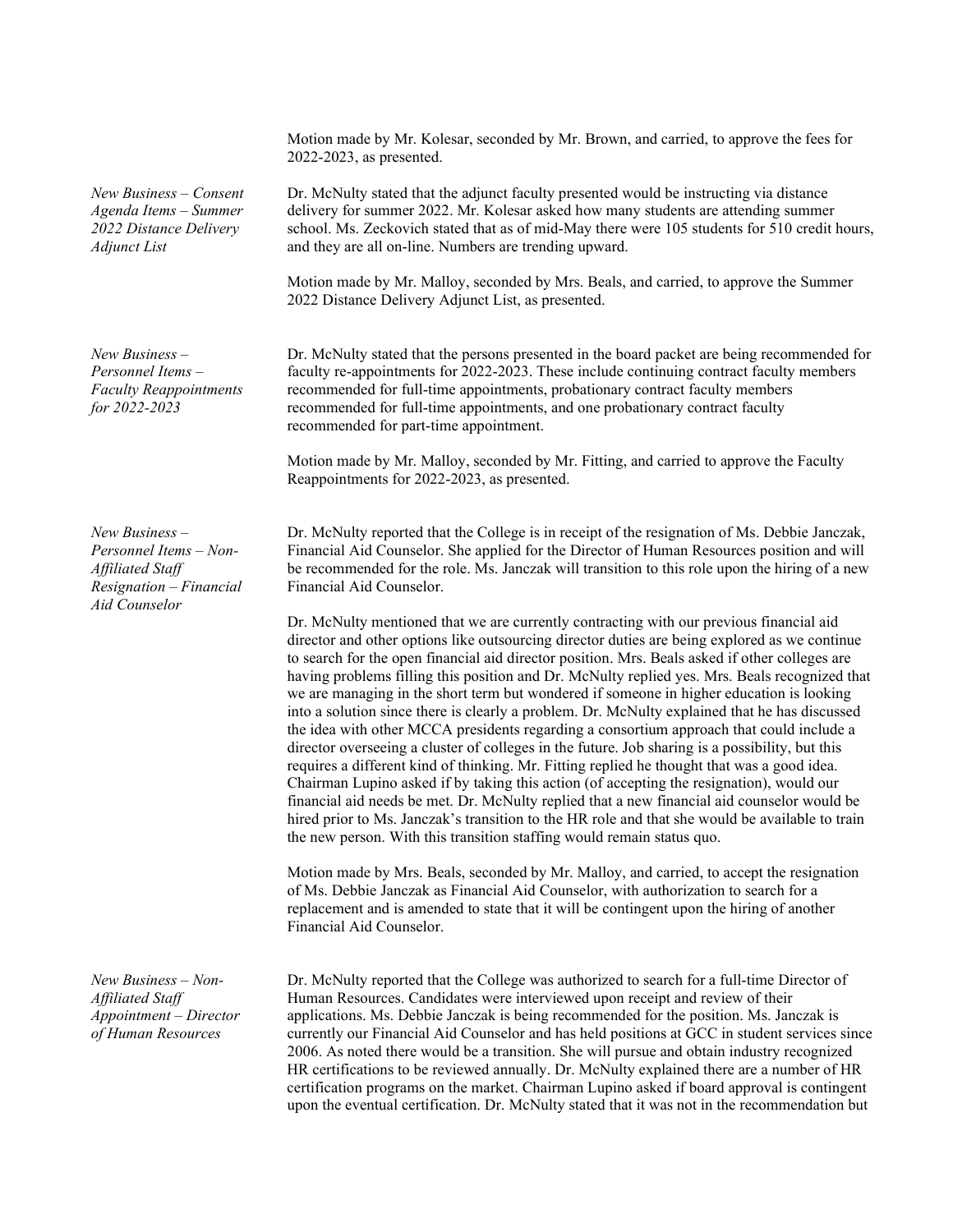was articulated in the agenda item description and is the expectation and it could be added to the motion.

Mrs. Beals stated that she would like more detail regarding which certification is chosen such as: what kind of program it is and how long it will take. She would like something more certain than simply reviewing it annually. Chairman Lupino added they wondered if it is wise to make an approval contingent on a certification in the future since there was not enough information. Mrs. Beals would be satisfied if progress is shown every year and reviewed annually. Mr. Burchell asked if the motion could be something such as: the credential would be determined by Dr. McNulty going forward. Each year before approval of non-affiliated employees this would be a good time to document this and have it on a schedule. Mr. Brown asked if it would be considered continuing education and are we going to pay for it. Dr. McNulty stated that certification would align with professional development activities. Dr. McNulty stated there are numerous HR certifications of varying timelines, content, and costs. Mr. Burchell asked if it could fall under the continuing education fund and Mr. Kolesar asked if it has been established. Dr. McNulty stated the fund will be discussed at the upcoming budget workshop. Motion made by Mr. Brown, seconded by Mr. Fitting, and carried, to approve Ms. Debbie Janczak for the position of Director of Human Resources, as presented. *New Business – Personnel Items – Appointment – Head Esports Coach* Dr. Sabourin stated that interviews were held and Mr. Adam Little, current Network Administrator in the GCC Information Technology Department, was selected as the new Head Esports Coach. He has a background in online competitions and an enthusiasm for the Esports arena within the community and developing talent pipelines within local and remote areas that will allow GCC to continue to be national leaders in collegiate Esports. In this role, Mr. Little will also serve as the webmaster for athletics. Motion made by Mr. Kolesar, seconded by Mrs. Beals, and carried, to approve Mr. Adam Little for the position of Head Esports Coach, as presented. *New Business – Personnel Items – Resignation – Assistant Softball Coach* Dr. Sabourin reported that Ms. Kassi Huotari has submitted her resignation as assistant softball coach. She no longer has the time to commit to this role. Chairman Lupino asked if this hiring could be tied into getting a new Head Softball Coach that would be involved in the hiring process. Dr. Sabourin stated that we would start with the head coach and if that person has a recommendation, it would be their choice. However, we currently do not have any applications for review. Motion made by Mr. Kolesar, seconded by Mr. Brown, and carried, to accept the resignation of Ms. Kassi Huotari, Assistant Softball Coach, with authorization to search for a replacement, as presented. *New Business – Personnel Items –* Dr. Sabourin reported that interviews were held for the Head Women's Basketball Coach position and Cole Schreiner was selected. He has various college coaching experiences

*Appointment –Head Women's Basketball Coach*

serving in an assistant's capacity. Mr. Schreiner has the drive to build a program that will be competitive and rebuild the women's basketball program to compete with the top teams in our region. He has a strong background in recruiting and we feel confident that Mr. Schreiner will bring in the right student-athletes at the local, regional and national levels.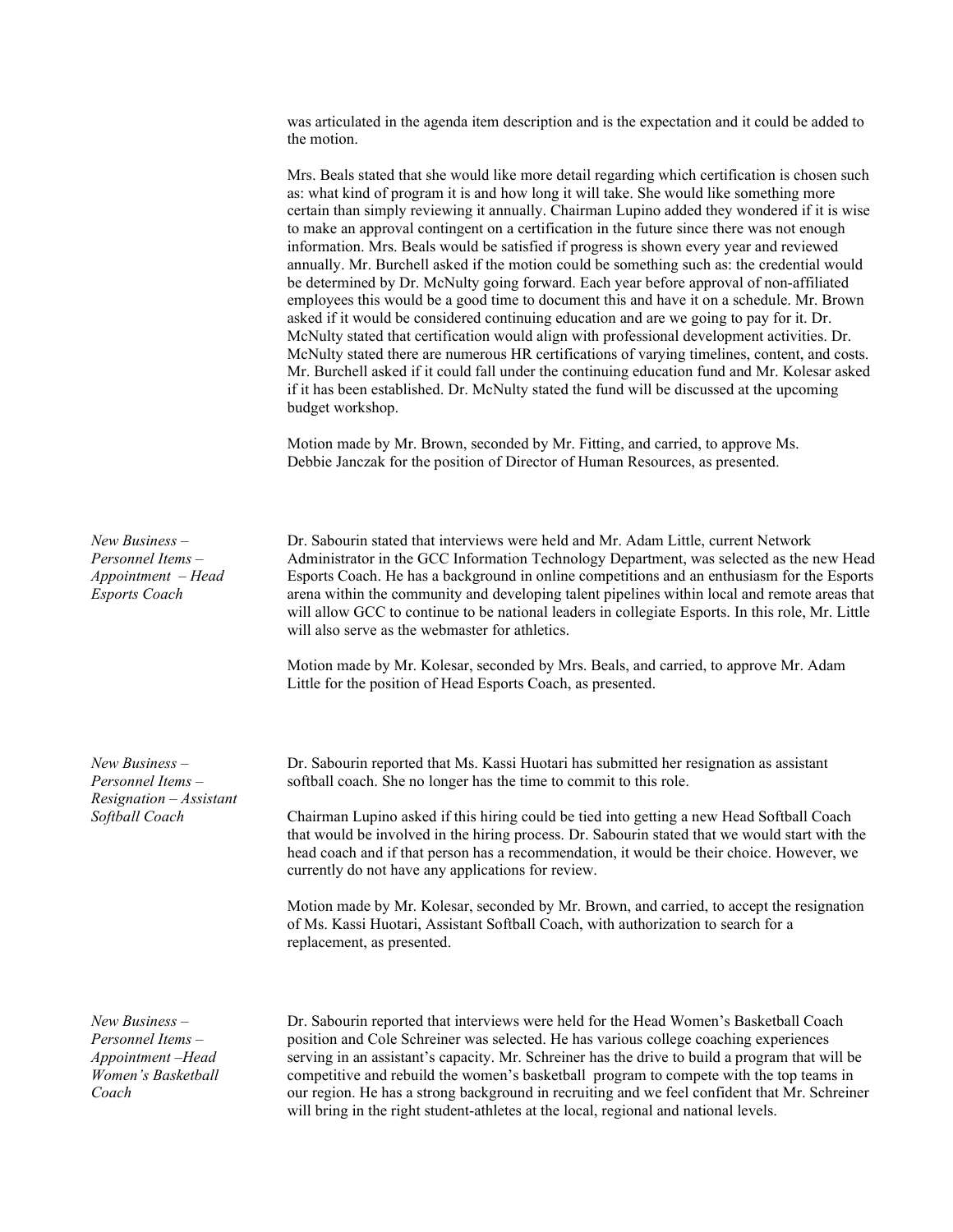|                                                                                                                                        | Motion made by Mrs. Beals, seconded by Mr. Malloy, and carried, to approve Mr. Cole<br>Schreiner for the position of Head Women's Basketball Coach, as presented.                                                                                                                                                                                                                                                                                                                                                                                                                                                                                                                                                                                                                                                                                                                                                          |
|----------------------------------------------------------------------------------------------------------------------------------------|----------------------------------------------------------------------------------------------------------------------------------------------------------------------------------------------------------------------------------------------------------------------------------------------------------------------------------------------------------------------------------------------------------------------------------------------------------------------------------------------------------------------------------------------------------------------------------------------------------------------------------------------------------------------------------------------------------------------------------------------------------------------------------------------------------------------------------------------------------------------------------------------------------------------------|
| New Business -<br>Personnel Items - Non-<br>Affiliated Staff<br>Resignation - Director<br>of TRiO and<br><b>Accessibility Services</b> | Dr. McNulty stated that Ms. Jessica Leinon-Novascone, Director of TriO and Accessibility<br>Services has submitted her resignation. Ms. Leinon-Novascone stated that after careful<br>consideration, she has decided to step away from the position to pursue further professional<br>growth opportunities outside of the college. Dr. McNulty thanked her for 7 years at GCC.<br>Motion made by Mr. Malloy, seconded by Mr. Brown, and carried, to accept the resignation<br>of Ms. Jessica Leinon-Novascone, Director of TRiO and Accessibility Services, with                                                                                                                                                                                                                                                                                                                                                           |
|                                                                                                                                        | authorization to search for a replacement, as presented.                                                                                                                                                                                                                                                                                                                                                                                                                                                                                                                                                                                                                                                                                                                                                                                                                                                                   |
| New Business -<br>Personnel Items-<br>Limited Term Position -<br><b>Grant Coordinator</b>                                              | Mr. Lashua reported that GCC is proposing the position of a limited term grant coordinator.<br>The college has been awarded \$225,625 CDBG Program funds through InvestUP to deliver<br>short-term workforce training and support in the area of Mechatronics and Robotics. It targets<br>the State of Michigan's Low to Moderate Income family guidelines. Federal funds require<br>significant reporting. The grant allows for training and support. The proposed position would<br>end on July 31, 2023 or earlier, depending on utilization of grant funds.                                                                                                                                                                                                                                                                                                                                                            |
|                                                                                                                                        | Motion made by Mr. Burchell, seconded by Mr. Brown, and carried, to approve the<br>authorization to search for and hire a limited-term Grant Coordinator, as presented.                                                                                                                                                                                                                                                                                                                                                                                                                                                                                                                                                                                                                                                                                                                                                    |
| Discussion of Strategic<br>Plan –<br>Enrollment<br>Management<br>Program Development<br>Updates                                        | Dr. McNulty stated that the Strategic Plan is a comprehensive document. The annual report<br>will be upcoming and will show the progress that has been made. The strategic planning team<br>has collected and consolidated the data, which has been placed into the Watermark software<br>with associated status reports. We will progress this fall to begin discussing and determining<br>priorities for the next strategic plan and how to move forward in 2023. Within the structure of<br>strategic planning is enrollment management and program development.                                                                                                                                                                                                                                                                                                                                                        |
|                                                                                                                                        | Ms. Jackson and Ms. Zeckovich provided an overview of the current strategic enrollment<br>management planning process. Beginning in January, Ms. Jackson, Ms. Zeckovich, and Ms.<br>Brey were asked to move the strategic enrollment management initiative forward for the<br>coming year. In February and March, we held a number of focus groups with all of the<br>different stakeholders on campus, collecting data on both what enrollment initiatives are<br>currently taking place in individuals' respective areas, in addition to gathering ideas on future<br>initiatives employees felt could directly benefit GCC. In April, we presented an overview of<br>the collected data to President McNulty, VP Darrow and Board Chairman John Lupino, along<br>with proposed next steps for the coming year. For the month of June, our plan is to formalize<br>the SEM plan, detailing out steps for the 22-23 year. |
|                                                                                                                                        | Ms. Jackson thanked all the faculty and staff for the input they provided. It was truly a<br>collaborative effort among the GCC team and there are some immediate initiatives that will<br>be exciting to implement. Our plan for the next year also includes time for VP Lashua and VP                                                                                                                                                                                                                                                                                                                                                                                                                                                                                                                                                                                                                                    |

Ms. Zeckovich reported that enrollment is trending ahead compared to last year. As of this afternoon we are 5.1% up in headcount and 8.3% up in credits. She thanked faculty and staff for input they provided.

Sabourin to get settled before advancing a more formative plan for 2023 and beyond.